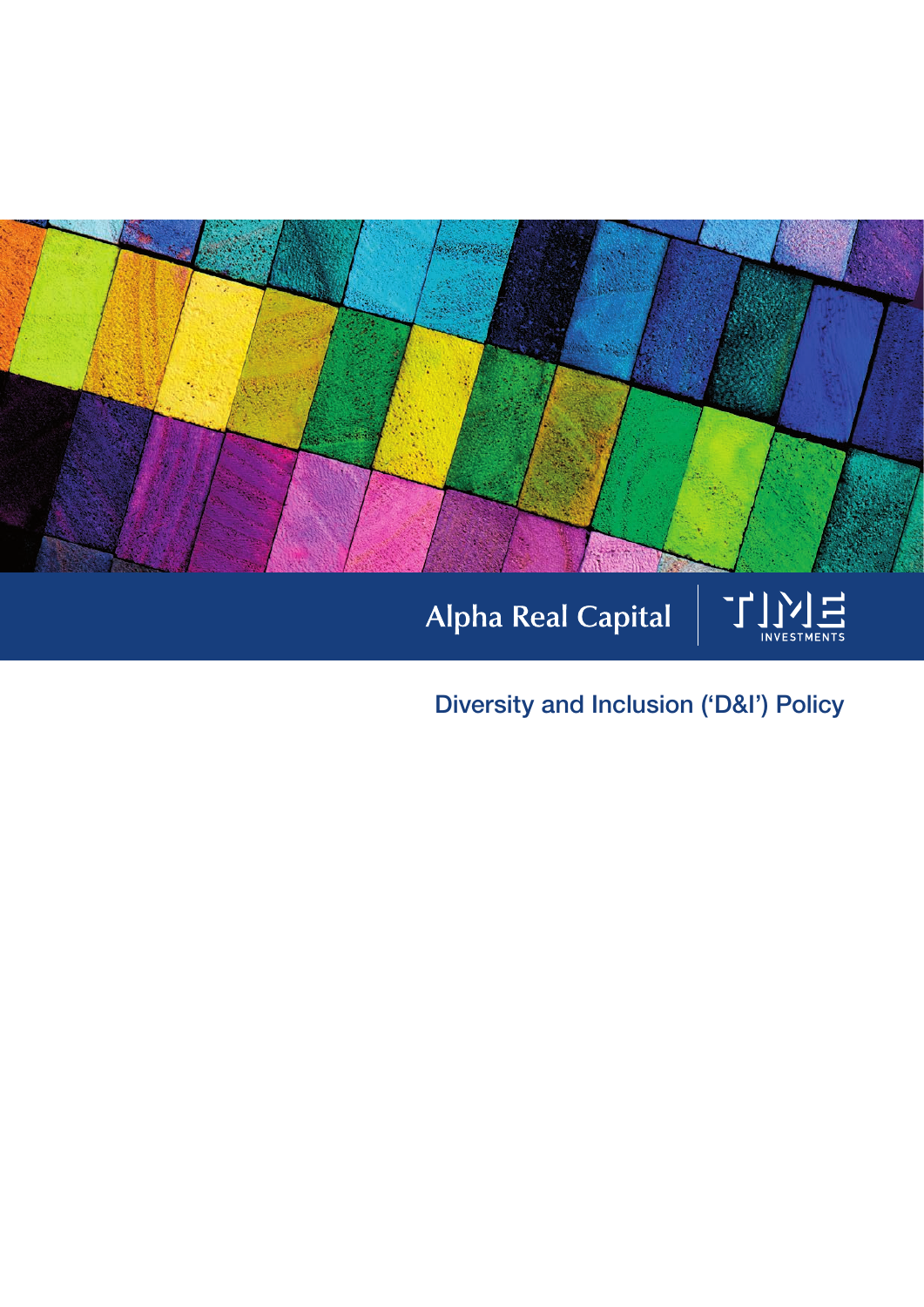

# Diversity and Inclusion ('D&I') Policy

# Policy aims

Our aim is to encourage diversity in our workforce, whilst recognising the contribution it makes in a performance-based culture. We believe that combining individuals with different backgrounds and experiences can enhance a range of business processes, from idea generation and decisionmaking to problem solving and risk management. The Group seeks to foster a culture where differences are not only recognised but valued, and where all colleagues are treated with respect.

### Group commitments

To not discriminate, and to ensure everyone should be treated equally regardless of race, sex, gender identification, sexual orientation, ethnic or national origin, nationality, religion, age, disability, marital or civil partner status, pregnancy, or any other characteristic protected by law

To promote equality of opportunity for all staff

To promote the Group's commitment to diversity and inclusion to all staff

To create a working environment free of bullying, harassment or victimisation

To adhere to the principle that promotion and compensation decisions should be based on merit, reflecting both business and individual results

To regularly review this policy and take action to address any issues raised

### **Definitions**

#### **Diversity**

Diversity means recognising and valuing the range of human differences, accepting each person as an individual and harnessing all their talents to produce an effective workforce that finds the best solutions for our clients.

# **Inclusion**

Inclusion means fostering a culture where all staff feel involved, valued, and understand their connection to business success.

#### Equal opportunity

Equal opportunity means removing barriers and ensuring fair access for all. The Group is committed to creating a working environment free from discrimination or harassment, where hiring, compensation and promotion decisions are based on merit.